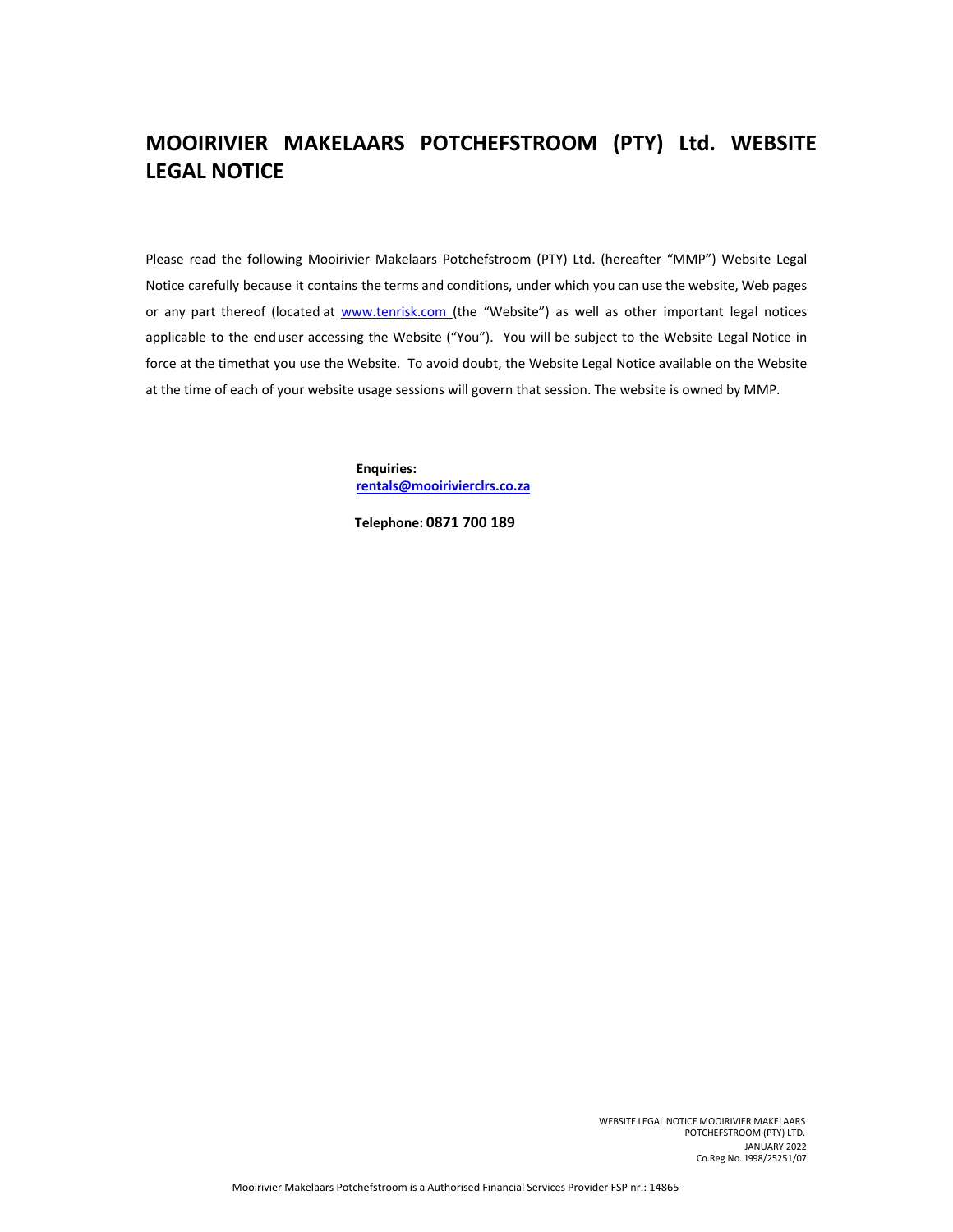#### **WEBSITE TERMS AND CONDITIONS OF USE**

The fact that you use the online services contained on the website means that you have accepted the terms and conditions of usage below and you are obliged to comply with them. MMP may amend theseterms and conditions of usage at any time by posting the amended terms and conditions on the website. All amended terms will automatically become effective immediately after they are posted on the websiteand any subsequent site will be governed by the amended terms.

This document was last revised on 1 January 2021.

## **LIMITATION OF LIABILITY**

You understand, acknowledge, and agree that usage of the website and reliance on the website contentis at the discretion and risk of the user. MMP, in its discretion, reserves the right at any time to change or discontinue any aspect or feature of the website, including, but not only content, hours of availability and equipment needed to access or use the website. MMP will attempt to maintain the availability and accessibility of the website but takes no responsibility for, and will not be liable for, the website being temporarily unavailable or inaccessible for reasons beyond the control of MMP.

## **1. Enforceability**

These terms and conditions apply to the fullest extent permissible by law. If any provision of these terms or conditions is unlawful, void or unenforceable, that provision only will be affectedand it will not affect the validity or enforceability of the remaining provisions or conditions.

## **2. Usage and indemnification of MMP**

The website is for your personal use only. You may not authorise others to use the website, and you are responsible for all use of the website by you. The website is not intended for persons under the age of eighteen, and MMP does not knowingly collect personally identifiable information from users under the age of eighteen.

You agree to defend, indemnify and hold MMP, its officers, directors, members, employees, agents, licensors, and suppliers harmless from and against any claims, damages, actions, losses and/or liabilities including, but not only, loss of profits, direct, indirect, incidental, special, consequential or punitive damages, and any reasonable legal and/or accounting fees, resultingfrom the access to, use of, or browsing of this website, the downloading of any materials, data,text, images, video or audio from this website, and/or any viruses, bugs, software or program malfunctions, errors, failures, delays in computer transmissions or network connections as a result of you using the website or any information accessed on thewebsite.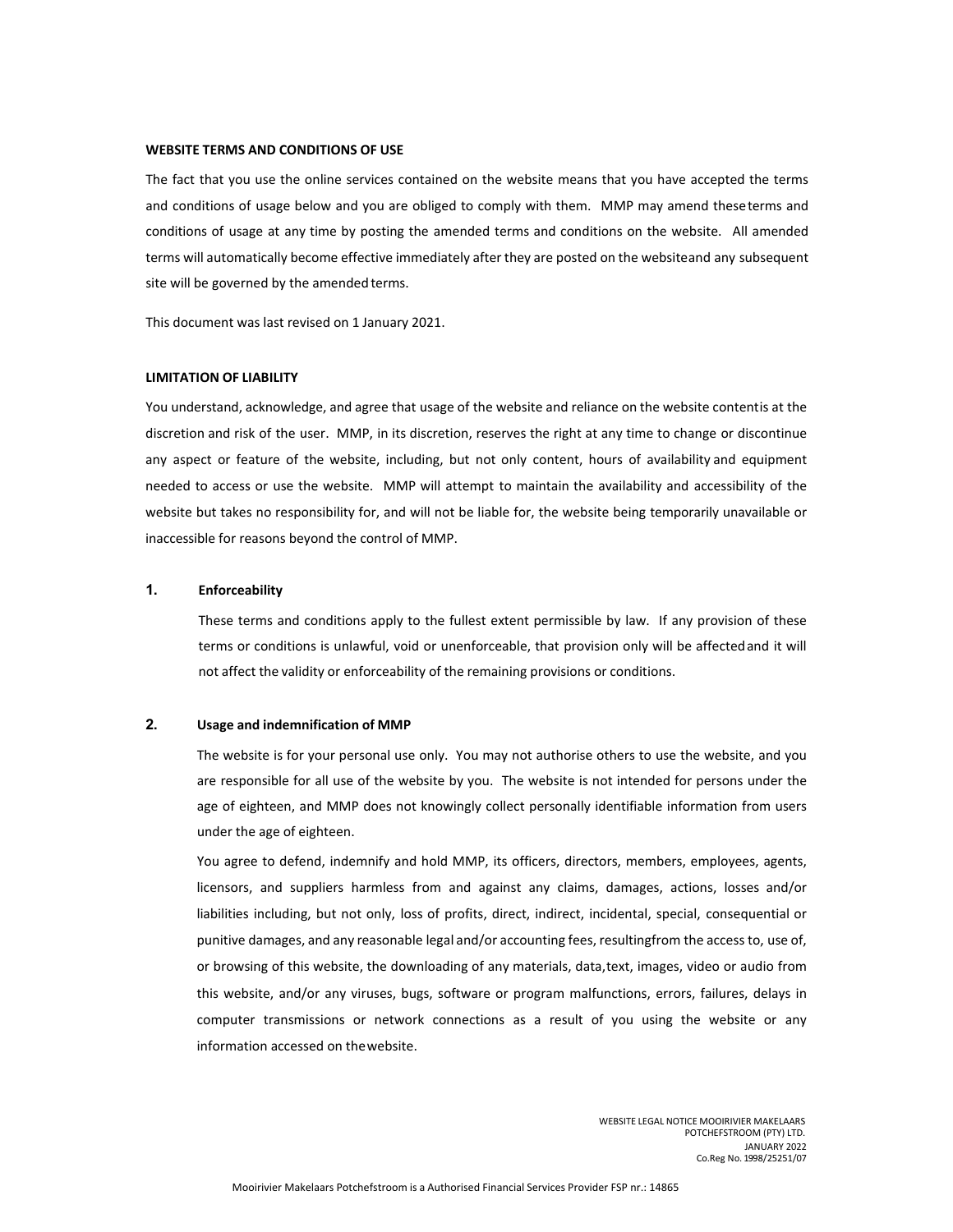## **3. No warranty**

The website has not been tailored to your specific requirements and is provided to the public as a whole. The information on the website is provided by MMP and/or its partners, affiliates, members, suppliers or agents without warranty of any kind, either expressed or implied, including but not only any implied warranties of reliability, fitness for any particular purpose, timeliness, sequence, completeness, non-infringement of third-party rights and/or freedom fromerrors or inaccuracies. MMP takes all reasonable care to ensure that all material and information on the website is correct and accurate but cannot represent or guarantee the correctness or accuracy. MMP Insurance makes no warranties or representations as to the accuracy of the content, information, and materials contained in this website which is provided to you as it is, and as available.

## **4. Unauthorised use by you**

You are permitted to use the website for legitimate personal purposes only. Unauthorised use of the website includes, but is not limited to, posting or transmission of data that violates or infringes in any way this Legal Notice or the rights of MMP or any third parties, uses that are unlawful, defamatory, or otherwise objectionable or offensive in the sole opinion of MMP or that constitute advertising of goods or services without written approval of MMP. Unauthorised useof this website may result in MMP instituting a claim for damages against you and/or you may be found guilty of a statutory and /or criminal offence and/or be liable for civildamages.

The caching of the website will only be allowed if

- the purpose of the caching is to make the onward transmission of the content from the website more efficient.
- the cached content is not modified in any mannerwhatsoever.
- the cached content is updated at least every 12 hours.
- the cached content is removed or updated when MMP requests that this bedone.

#### **5. Third party website and other MMP website links**

MMP may include or provide links to third party websites or other websites owned and run byMMP or associated companies on the internet. Such websites may provide opinions, recommendations or other information and services from various individuals, sponsors, organisations, or companies. In providing such links, MMP does not investigate the content ofsuch information or services and does not endorse, guarantee, warrant, or recommend the accuracy and/or legality of such information, or necessarily subscribe to any opinions or recommendations on these websites. These links are provided only for your convenience andyour use of the linked website is governed by the usage terms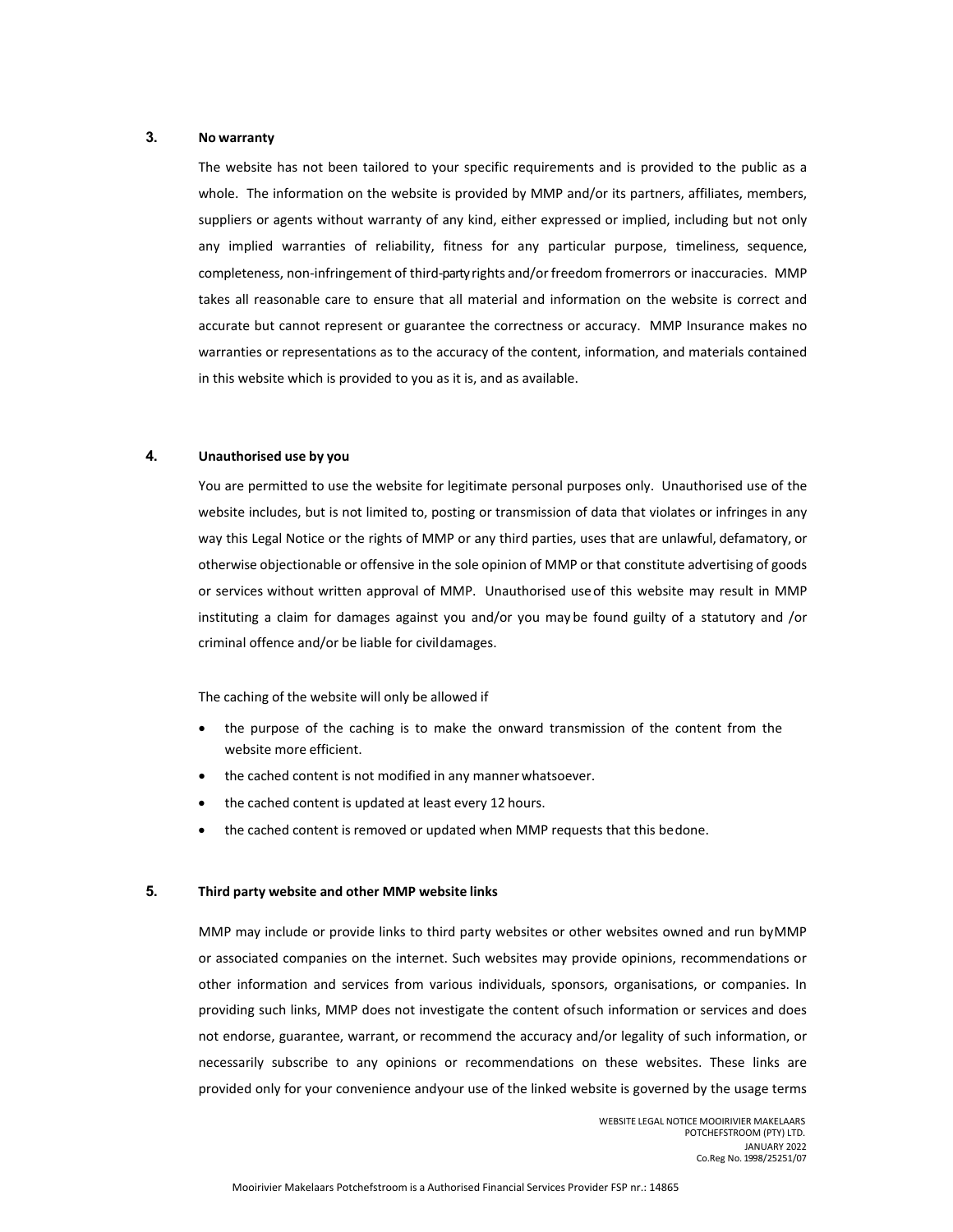applicable to that website.

## **6. Use of MMP's forums, and other social media communication platforms**

You may participate in discussions, contribute content to a discussion forum or blog or other social media communication platforms associated with this website. You agree that the liability for such content rests with you. MMP does not control, monitor, or enforce editorial control over any such content. MMP does, however, retain the right, but not the obligation, to remove any material from any forums, blogs, or social media platforms that it deems to be inappropriate, illegal, of an infringing nature or is the subject of a complaint.

- 6.1 You license MMP to publish, use, sub‐license, distribute, amend, update and store material posted to the forum, blog, or other social media communicationplatform.
- 6.2 MMP will not be liable for any damage, loss, liability and/or harm incurred by any personor to you or any third party resulting from your posting on such platforms.
- 6.3 MMP does not necessarily endorse, encourage, or agree with comments, opinions, or statements posted on such platforms. Any content posted, including advice and opinions,are the views and responsibility of those who post the statements and do not necessarilyrepresent the views of MMP.
- 6.4 You waive all moral rights that may attach to material posted on such platforms.

## **7. Use of your personal information**

You acknowledge that, by posting information on any forum noted in 6. above, you may be providing MMP with personal information, which may be protected by data protection legislation, including inter alia, the Protection of Personal Information Act, 2013 ("POPI").

MMP will take all reasonable steps to protect such personal information. You authorise MMP to:

- (i) process (as contemplated in terms of POPI) all such personal information, for the following purposes:
	- (a) To communicate requested information to you.
	- (b) To provide you with insurance services.
	- (c) The verification of the information provided against any source of database.
	- (d) The compilation non‐personal statistical information about you.
- (ii) transmit any such personal information to any affiliate, subsidiary, or supplier in furtheranceof the company's legitimate interests including statistical analysis, re-insurance, and credit control.
- (iii) transmit any such personal information to any third‐party service provider, which may from time to time be appointed by MMP, in furtherance of MMP's legitimate interests and as necessary for our performance in terms of the policy.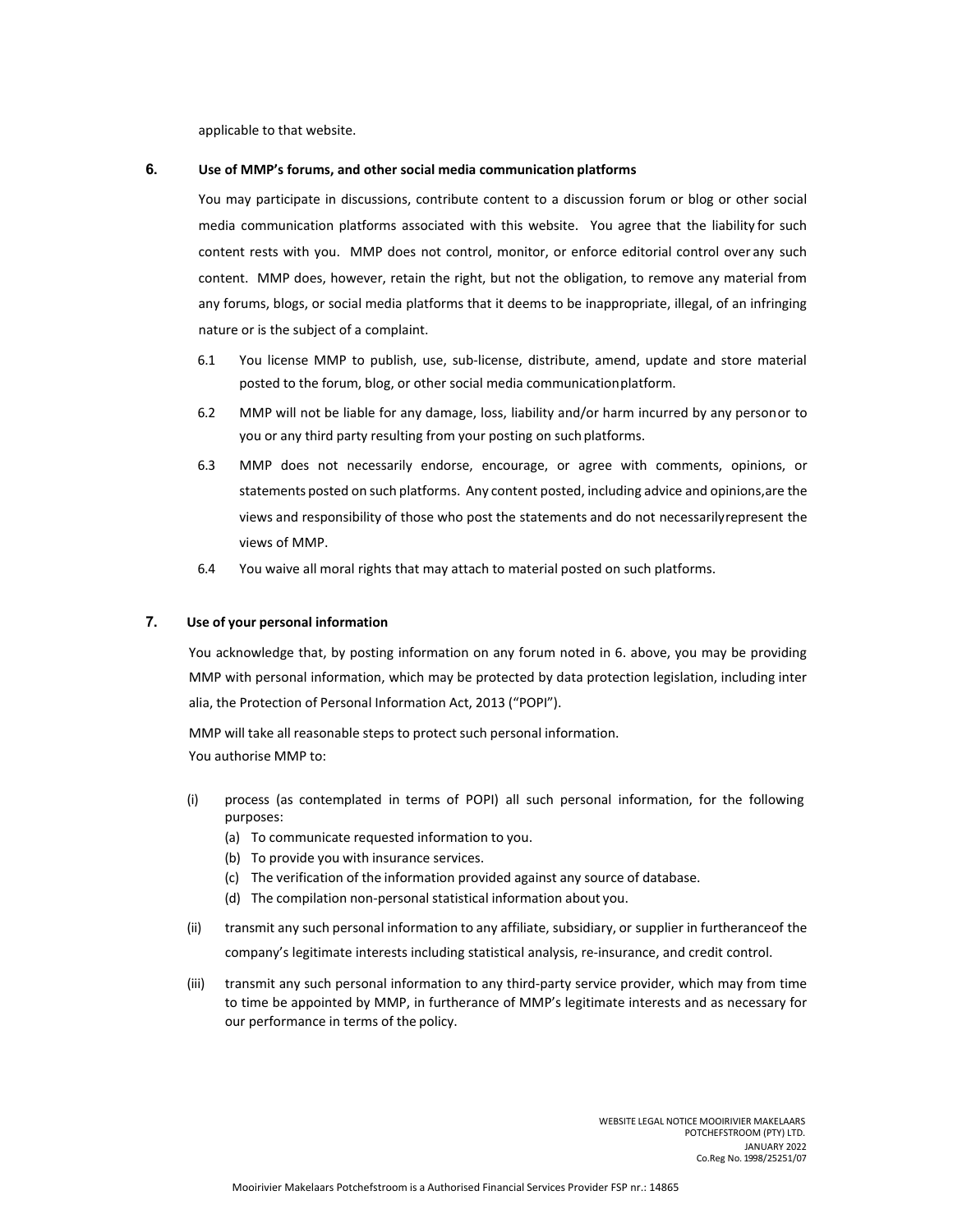## **8. Applicable law,** *domicilium***, jurisdiction and arbitration**

The website is hosted, controlled, and operated from the Republic of South Africa and this agreement shall be governed by and be interpreted in accordance with the laws of the Republicof South Africa.

In the event of any legal dispute or action being brought in connection with this agreement or website, it is agreed that such action will be in Johannesburg, South Africa and each party herebyconsents to the jurisdiction of such courts.

Without any restriction on your rights to pursue legal recourse in the forum of your choice, you agree that any dispute regarding this agreement that cannot be resolved amicably, shall, first bereferred to confidential arbitration in terms of the rules of the Arbitration Foundation of South Africa prior to proceeding to court and such arbitration will be conducted in English in Johannesburg.

MMP confirms the *domicilium citandi et executandi* for all purposes associated with the MMP website, transactions pertaining to the website, including the giving of any notice, the payment of any sum, the serving of any process, as follows: Any notice by any party to MMP which is transmitted by electronic mail to MMP at the MMP electronic mail addresses will be presumed,until the contrary is proven by MMP, to have been received by MMP on the date of successful and complete transmission thereof. MMP does not receive legal notice or accept the serving ofdocuments attached to legal processes on the Company and/or Trustees by electronic mail. Suchlegal process will only be accepted via delivery of our physical address being: Mooirivier Makelaars Potchefstroom, 9 Walter Sisulu Avenue, Potchefstroom 2531.

## **9. Intellectual property**

This website constitutes software and content that is the intellectual property of MMP and/or various third parties and subject to the intellectual property laws of the Republic of South Africa. Further and to the extent that MMP does not own specific content, or such content falls within the public domain, MMP may hold copyright in the selection, coordination, arrangement, and enhancement of the information on the website. No rights and/or license to MMP's intellectual property or the intellectual property of third parties have been granted to you, unless specificallygranted to you by MMP in writing. The software and content may not be used in violation of theintellectual property rights of MMP and/or any third parties as applicable.

Without limitation on the prohibitions placed on you, you expressly agree not to:

a. Exploit, reproduce, distribute, transmit, display, publish or broadcast commercially any website content without the prior written approval of MMP or in the case of third-party content, the owner of that content.